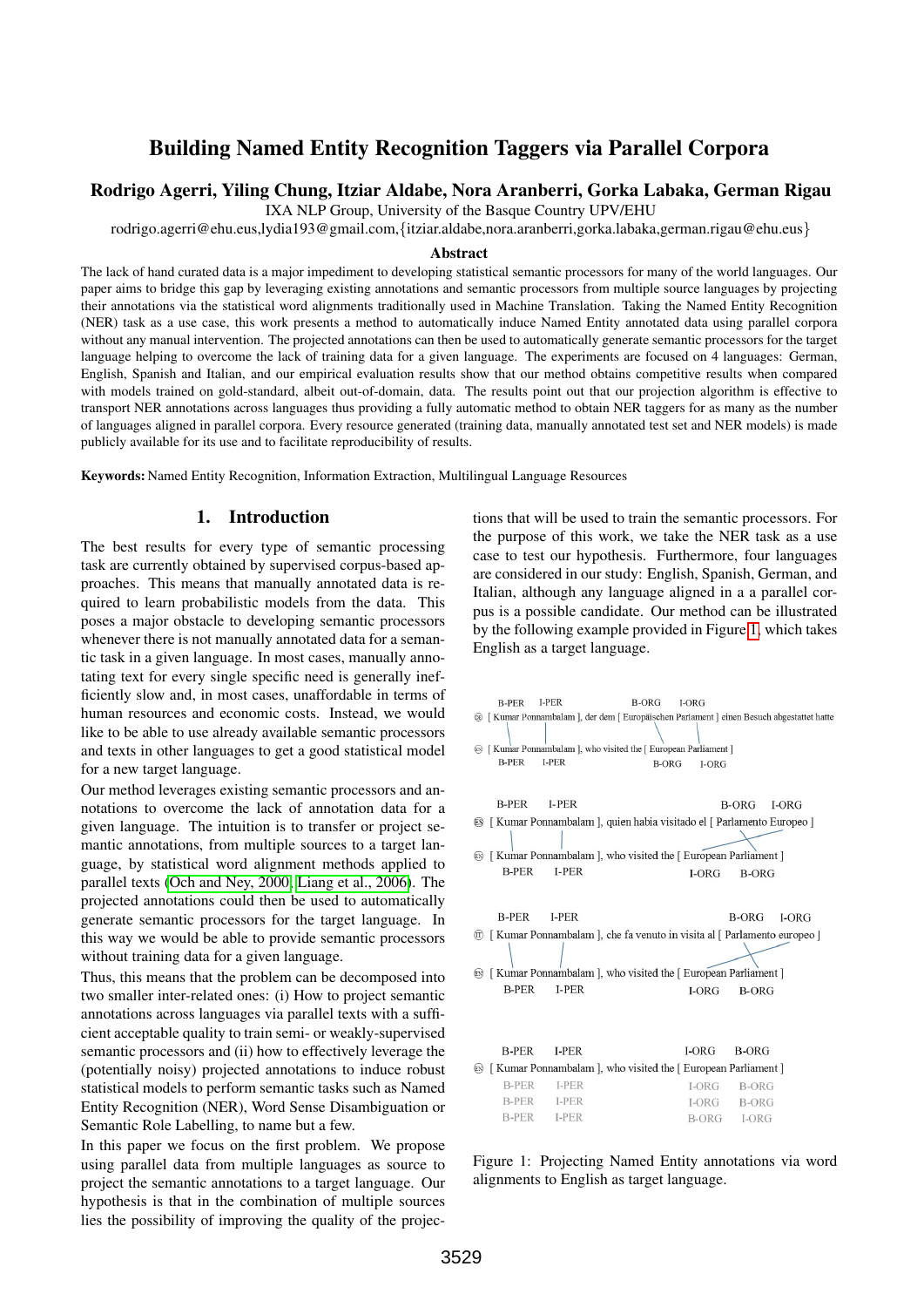| <b>Alignments</b>   | Tokens in source languages es; de; it          | Target language (en) |
|---------------------|------------------------------------------------|----------------------|
| 1-1 alignment       | Europeos; Europas; europeo                     | European             |
| Multiple alignments | del, Parlamento; Parlamentsgebäude; Parlamento | Parliament           |
| Misalignments       | del; Parlamentsgebäude; Parlamento             | Parliament           |
| No alignments       | Los; Beschäftigungspakten; NONE                | European             |

<span id="page-1-0"></span>Table 1: Examples of various alignments from Spanish, German, Italian to English.

### 2. Methodology

<span id="page-1-1"></span>In order to develop our system we need: (i) a Named Entity Recognition (NER) tagger; (ii) a parallel corpus to project the semantic annotations in order to create the training data; (iii) NER datasets for training the initial models to be deployed to tag the parallel corpus, and (iv) a gold-standard test set to evaluate our approach.

As NER tagger we choose *ixa-pipe-nerc* [\(Agerri and Rigau,](#page-4-2) [2016\)](#page-4-2). It is designed to work robustly across languages and datasets and it obtains state of the art results for the languages used in this study. We also use the following corpora:

- 1. Gold standard data for training the initial *ixa-pipe-nerc* models for the source languages. CoNLL 2002 and 2003 for German, English and Spanish, and Evalita 2009 for Italian. Both CoNLL and Evalita annotate the three entity types (location, organization and person) that we will use to induce our training data.
- 2. The Europarl parallel corpus on which to perform the cross-lingual projections [\(Koehn, 2005\)](#page-4-3), word-aligned using Giza++ [\(Och and Ney, 2000\)](#page-4-0) and divided into a training and a test set.
- 3. The Europarl gold-standard test set is a new manuallyannotated evaluation set taken from the Europarl. The test set contains 800 sentences manually annotated using the three entity types and following the CoNLL 2002 and 2003 guidelines for the 4 languages used in this paper.
- 4. Back-off corpora to resolve ties in the projection step. The idea is to compute the most frequent tag of a token in a large NER annotated resource. Thus, in case of ties during the annotation projection the most frequent entity tag will be assigned. We use Wikiner, a silver standard built from the Wikipedia for several languages [\(Nothman et al., 2013\)](#page-4-4).

## 3. Projecting Annotations

There can be various types of word alignments between the tokens and Named Entity (NE) classes for any two languages: 1-1 alignments, multiple alignments, misalignments and no alignments. Examples of such cases can be found in Table [1:](#page-1-0)

• 1-1 alignments occur when the NE class of a token in the source is cleanly aligned to one token and NE class in the target.

- Multiple alignments means that two or more tokens and NE classes are aligned from the source to one token and NE class in the target (e.g., del and Parlamento in Spanish aligned to one token Parliament in English).
- Misalignments happen when a token is wrongly aligned to a token in the target. Our algorithm considers different strategies for these different types of (mis-)alignments.
- No alignments occur when the token containing a NE class in the source is not aligned to any token in the target.

Taking this into account, for this work we have developed two projection algorithms: (1) an *upper bound* designed to evaluate the quality of the word alignments to transport gold-standard Named Entity Recognition (NER) annotations; (2) *strict match* projection algorithm to project automatically annotated NER annotations over the training set. The automatically projected annotations will then be used to train new NER models for the target language.

## 3.1. Upper-Bound

In order to establish the quality of the word alignments to project semantic annotation, we designed an *upper bound* projection method. In order to do so, we project the manually annotated Named Entities using the Europarl test set described in Section [2.](#page-1-1) Furthermore, we only transport a NE tag to the target language whenever all three source annotations coincide. Thus, no back-off will be used for the upper-bound. The resulting projected data will be evaluated with respect to the test gold-standard of the target language using the CoNLL script for NER evaluation. Intuitively, the results should establish how much noise is created by the projection via word alignments whenever the alignments and tags for all the three source languages agree. For each language, the upper-bound project algorithm performs the following steps:

- 1. We obtain the word alignments for all four languages and order them following the alignment types presented in Table [1.](#page-1-0)
- 2. The semantic tags are projected via word alignments from the three source languages to a given fourth, target language. In this step a NE tag is projected only if there are three agreements between the alignments in the source. This may happen whenever there is a 1-1 alignment, or if there are multiple alignments but three of the tags coincide across the three source languages. Otherwise, the projected tag is 'O'. This is illustrated by Table [2.](#page-2-0)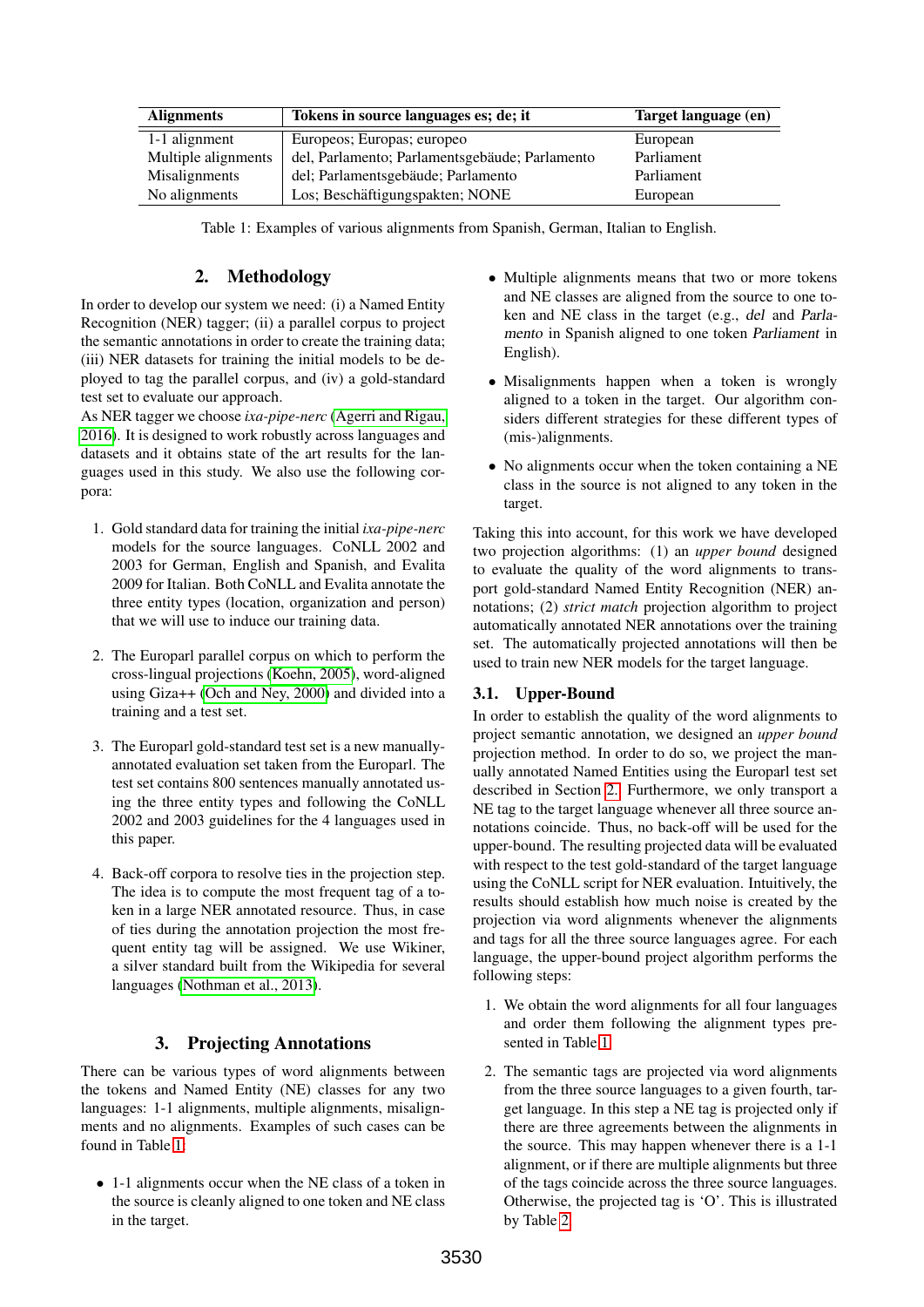| <b>Alignments</b>   | <b>Tokens</b> | Tags in projection es; de; it | <b>Projected tag</b> |
|---------------------|---------------|-------------------------------|----------------------|
| 1-1 alignment       | European      | ORG: ORG: ORG                 | ORG                  |
| Multiple alignments | Parliament    | ORG; O, ORG; ORG              | ORG                  |

<span id="page-2-0"></span>Table 2: Examples of upper-bound projection for English as target language.

3. Assign the span to the projected NE tag: It should be noted that the projections are performed at token level, so in order to annotate a Named Entity in the target language, the projected NE tags must be contiguous.

# 3.2. Strict Match

The aim of our work is to project Named Entity (NE) annotations from several source languages into a target language for which there is not training data. Thus, the result of the projection will be an automatically created training corpus on which we could train a Named Entity Recognition (NER) tagger. As there are not large parallel corpora manually annotated with Named Entities on which to perform the projections, we annotate a large parallel corpus with already existing Named Entity taggers so that we can use the automatic Named Entity annotations and word alignments to undertake the projection across languages. Specifically, in order to automatically generate NER taggers without manual intervention via the *strict-match* algorithm our method goes through the following four steps:

- 1. We train ixa-pipe-nerc [\(Agerri and Rigau, 2016\)](#page-4-2) on the gold-standard training data from CoNLL [\(Tjong](#page-4-5) [Kim Sang and De Meulder, 2003;](#page-4-5) [Tjong Kim Sang,](#page-4-6) [2002\)](#page-4-6) and Evalita [\(Speranza, 2009\)](#page-4-7).
- 2. The Europarl training set for each language is tagged with the gold-standard trained models.
- 3. We project the automatic tagged Named Entities from three source languages to a fourth target language, performing all 4 permutations.
- 4. ixa-pipe-nerc is then trained on the induced training data via projection across languages obtaining a NER tagger which is fully automatically generated.

For *strict match*, given a word in a sentence of the target language, we obtain the aligned words and its NE classes across the three source languages. Next, the NE tags of target language are projected based on the candidates collected from the three source languages. For the first version, our *strict-match* projection algorithm considers at least two or three alignment agreements among three source languages to determine the final tag for target language. If that agreement is not reached, we use a back-off Named Entity tag obtained from computing the most frequent tag for that token in Wikiner [\(Nothman et al., 2013\)](#page-4-4). *Strict match* requires at least a two alignment agreement (the same NE class for an aligned token in two of three source languages) in order to project a NE tag. If there is a tie (usually when multiple alignments occur), then we back-off and project the most frequent NE class in Wikiner for the given token. More specifically:

- 1. Following the same procedure as for the upper-bound method, we obtain the word alignments for all four languages and order them following the alignment types presented in Table [1.](#page-1-0)
- 2. The semantic tags are projected via word alignments from the three source languages to a given fourth, target language. In this step a NE tag is projected following three criteria: (i) if there are at least two agreements between the alignments in the source; (ii) if there is a tie, e.g., if more than two agreements occur, then via back-off; and (iii) if there is not agreement in the alignments, via back-off. This is illustrated by Table [3.](#page-3-0)
- 3. This step is the same for the upper-bound method: we assign the span to the projected NE tags in the target assuming that they must be contiguous.

As mentioned in Section [2.,](#page-1-1) we use the corpus Wikiner [\(Nothman et al., 2013\)](#page-4-4) to back-off whenever *strict match* cannot decide which tag to project. The back-off strategy is fairly simple. Given a large corpus annotated with Named Entities, we calculate the most frequent tag for each token in the corpus. Thus, whenever we need to back-off, we simply consult the frequencies table obtained from Wikiner for the candidate token and assign to that token the most frequent one. For example, the token *European* mentioned in Table [3](#page-3-0) could conceivably be LOC, ORG or PER. As in Wikiner the most frequent tag is ORG, then when backingoff that is the tag that will be assigned to that specific token.

# 4. Experiments

First we present the results of the *upper-bound* projections using the Europarl gold-standard described in section [2.](#page-1-1) Table [4](#page-3-1) displays the overview results of projecting with both 1-1 and multiple alignments. It is clear that the results obtained projecting multiple alignments are better than those with 1-1 alignment for all four languages. This is probably due to the fact that in 1-1 alignments many projections are not performed because no agreement is found.

With respect to the results of the *strict match* projections, the models obtained from the gold-standard data are those described in [\(Agerri and Rigau, 2016\)](#page-4-2). For training the models on the projected data we induced the same clustering features described in [\(Agerri and Rigau, 2016\)](#page-4-2) but using the unlabelled Europarl training set instead of the datasets originally used. These clustering features replaced the features used in the original, gold-standard trained models. Thus, the difference between the gold-standard and the projected models mentioned in Tables [5,](#page-3-2) [6](#page-3-3) and [7](#page-3-4) is the training corpus (CoNLL-Evalita vs Europarl) and the clustering lexicons used (Wikipedia-Gigaword, etc. vs Europarl).

As we have already mentioned, we compare the goldtrained models with the automatically induced ones via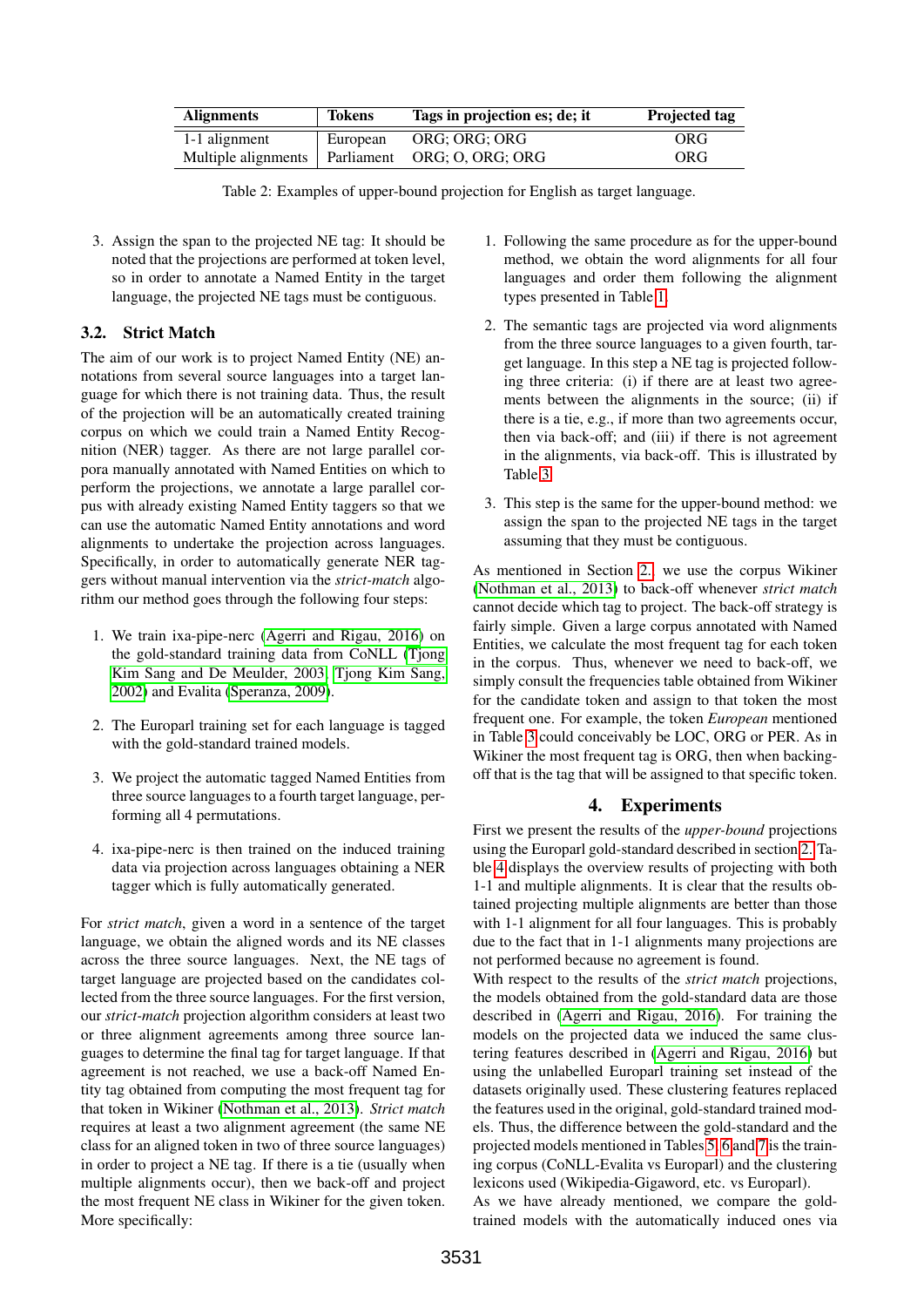| <b>Alignments</b> | Tags in projection es; de; it | <b>Projected tag</b> |
|-------------------|-------------------------------|----------------------|
| 3-agreement       | ORG; ORG; ORG                 | ORG                  |
| 2-agreement       | ORG; ORG; PER                 | ORG                  |
| no agreement      | ORG; LOC; PER                 | back-off             |
| $>$ 2-agreement   | ORG; ORG, LOC; LOC            | back-off             |

<span id="page-3-0"></span>Table 3: Strict match projection for the token *European* for English as target language.

| Alignment | en    | de    |       | es    |
|-----------|-------|-------|-------|-------|
| 1 - 1     | 91.47 | 75.52 | 91.75 | 96.32 |
| Multiple  | 96.01 | 94.21 | 93.50 | 97.34 |

<span id="page-3-1"></span>Table 4: F1 results on upper-bound projection.

*strict match* projections. This evaluation allows to understand if our method produces as good results as the models trained on gold standard, albeit out-of-domain, data. The F1 results in Table [5](#page-3-2) show that the automatically trained models outperform the models trained on gold-standard data except for Italian.

| <b>Training</b> | en    | de    |       | es    |
|-----------------|-------|-------|-------|-------|
| Gold            | 65.08 | 49.87 | 65.82 | 58.75 |
| Projected       | 69.14 | 70.62 | 62.44 | 64.16 |
| upper-bound     | 96.01 | 94.21 | 93.50 | 97 34 |

<span id="page-3-2"></span>Table 5: Comparing F1 results training ixa-pipe-nerc on projected and gold-standard data.

Furthermore, our automatically obtained models are particularly good in terms of precision, which means that our strict match projection algorithm is very strict, and only projects Named Entities when it is quite confident. Thus, for Italian the precision results are 7 points higher, 25 points for Spanish and 10 points for German, as it can be seen Tables [6](#page-3-3) and [7.](#page-3-4)

|    | Precision | Recall | F1    |
|----|-----------|--------|-------|
| en | 70.00     | 60.34  | 64.81 |
| de | 68.40     | 39.24  | 49.87 |
| it | 67.03     | 62.45  | 64.66 |
| es | 55.66     | 59.69  | 57.60 |

<span id="page-3-3"></span>Table 6: Evaluating Gold-standard trained CoNLL and Evalita models on Europarl test.

Still, and even though our first results are quite promising, we should note that the results of the automatically generated models are much lower than those established by the upper-bound.

#### 5. Related Work

Traditionally, there are many studies and works exploring the contribution of semantic information or features with the aim of improving Machine Translation [\(Koehn, 2010;](#page-4-8) [Artetxe et al., 2015\)](#page-4-9) but the reverse has been rather uncommon. Among previous works using parallel texts to automatically induce linguistic processors, most of them focus on inducing Part of Speech taggers [\(Yarowsky et al., 2001;](#page-5-0)

|    | Precision | Recall | F1    |
|----|-----------|--------|-------|
| en | 70.30     | 68.01  | 69.14 |
| de | 78.87     | 63.94  | 70.62 |
| it | 75.14     | 53.41  | 62.44 |
| es | 80.29     | 53.42  | 64.16 |

<span id="page-3-4"></span>Table 7: Evaluating models trained on automatically projected data.

[Ganchev and Das, 2013;](#page-4-10) Täckström et al., 2012; [Fossum](#page-4-12) [and Abney, 2005\)](#page-4-12) although a very few of them worked on semantic tasks such as Named Entity Recognition (NER) [\(Yarowsky et al., 2001;](#page-5-0) [Zhang et al., 2016\)](#page-5-1) and Semantic Role Labelling (SRL) (Padó and Lapata, 2009).

Furthermore, almost every previous approach is based on one-to-one projections using only one language pair to induce the linguistic processors. As far as we know, there are only two exceptions: Yarowsky et al. (2001) use bridging between two languages to perform lemmatization in a third target language, and Fossum and Abney (2005) train multiple POS taggers from monolingual source data and combine their annotations to project them to a given target language. Therefore, to our knowledge, no previous approach aims at doing transfer of semantic annotations as we propose in this paper.

These previous works based on projection of annotations have shown that the projected labels can result in a very noisy training set in the target language. Various methods have been applied to address this problem, including smoothing techniques [\(Yarowsky et al., 2001\)](#page-5-0) and the combination of token-level and type-level constraints to recalculate the probability distribution of the labels in a CRF for Part of Speech tagging (Täckström et al., 2012). [\(Das](#page-4-14) [and Petrov, 2011\)](#page-4-14) use the projected labels as contraints in a Posterior Regularization framework and [\(Ganchev and Das,](#page-4-10) [2013\)](#page-4-10) extend this work by training directly discriminative models via cross lingual projection with Posterior Regularization. Finally, instead of using total counts of labels of a class to enforce the constraints, [\(Wang and Manning, 2014\)](#page-4-15) define expectation constraints at token level for NERC.

Closest to our work, Zhang et al. (2016) generate a highconfidence annotation set using strict rules on parallel corpora in order to project the Named Entity information from the source to the target. The resulting annotated bitext is then used to train a LSTM model. They evaluate their work with respect to a baseline consisting of the projected tags via automatic word alignments. The results show that the word alignment method is much worse than the bitext trained LSTM model. It should be noted that they do not explain how the annotations are projected via word alignments. Furthermore, we believe that using only one source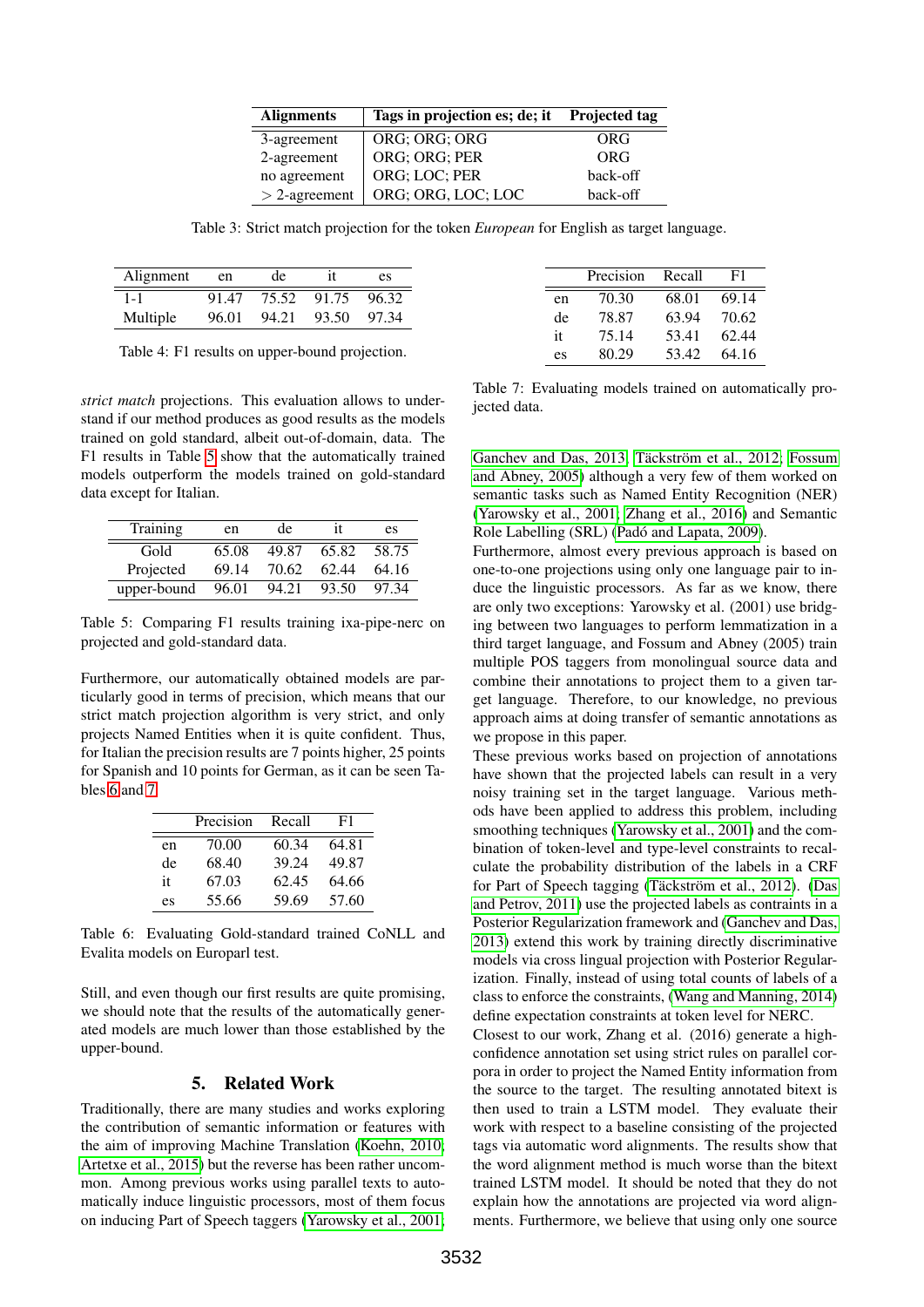language may be detrimental to the quality of the projections.

# 6. Concluding Remarks

We train the same tagger on the automatically projected training data and on out-of-domain gold-standard annotated data. Our evaluation shows that the automatic generated model outperforms the gold-standard trained model in an in-domain evaluation. In this paper we have demonstrated that it is feasible to automatically induce training data using parallel data without manual intervention. This method allows to generate Named Entity Recognition (NER) taggers for a given language when no manually data is available. Furthermore, our method may be applied to generate annotations for other semantic tasks, such as Semantic Role Labeling or Supersense tagging.

We believe that the reported results could be improved by using several strategies: First, it could be worth to perform another iteration of the *strict match* projection. After all, the projected NE tags are automatically obtained by applying the gold-standard trained models, which, as shown by the evaluation, are much worse than the models obtained from the Europarl. Thus, tagging the Europarl training set with the automatically obtained models and project those annotations could improve the quality of the projections.

Second, we may include more languages to improve the quality of projections. In our experiments we have considered four languages, three source and one target, but it might be worth to investigate if integrating more source annotations is likely to substantially cancel out projection errors.

Third, we could focus the projection via word alignments by language groups, namely, grouping Romance languages, Slavic languages, under the assumption that word alignments for closely related languages may be of higher quality.

Future work also includes evaluating both gold-trained and projected models on out-of-domain data. After all, NER taggers are usually used to tag out-of-domain data, so if our automatically generated models were to be at least as good as the models trained on gold-standard out-of-domain data, that would mean that for out-of-domain use our method would be a convenient solution to obtain general semantic processors without manual intervention.

The gold-standard and automatically generated models<sup>[1](#page-4-16)</sup> as well as the the manually-annotated test set from the Eu-roparl<sup>[2](#page-4-17)</sup> are made publicly available for its use and to facilitate reproducibility of results.

### 7. Acknowledgements

This work has been funded by the Spanish Ministry of Economy and Competitiveness (MINECO/FEDER, UE), under the projects CROSSTEXT (TIN2015-72646-EXP) and TUNER (TIN2015-65308-C5-1-R).

### 8. Bibliographical References

- <span id="page-4-2"></span>Agerri, R. and Rigau, G. (2016). Robust multilingual named entity recognition with shallow semi-supervised features. *Artificial Intelligence*, 238:63–82.
- <span id="page-4-9"></span>Artetxe, M., Agirre, E., Alegria, I., and Labaka, G. (2015). Analyzing english-spanish named-entity enhanced machine translation. In *SSST@ NAACL-HLT*, pages 52–54.
- <span id="page-4-14"></span>Das, D. and Petrov, S. (2011). Unsupervised part-ofspeech tagging with bilingual graph-based projections. In *Proceedings of the 49th Annual Meeting of the Association for Computational Linguistics: Human Language Technologies-Volume 1*, pages 600–609. Association for Computational Linguistics.
- <span id="page-4-12"></span>Fossum, V. and Abney, S. (2005). Automatically inducing a part-of-speech tagger by projecting from multiple source languages across aligned corpora. *Lecture notes in computer science*, 3651:862.
- <span id="page-4-10"></span>Ganchev, K. and Das, D. (2013). Cross-lingual discriminative learning of sequence models with posterior regularization. In *EMNLP*, pages 1996–2006.
- <span id="page-4-3"></span>Koehn, P. (2005). Europarl: A parallel corpus for statistical machine translation. In *MT summit*, volume 5.
- <span id="page-4-8"></span>Koehn, P. (2010). *Statistical Machine Translation*. Cambridge University Press.
- <span id="page-4-1"></span>Liang, P., Taskar, B., and Klein, D. (2006). Alignment by agreement. In *Proceedings of the main conference on Human Language Technology Conference of the North American Chapter of the Association of Computational Linguistics*, pages 104–111.
- <span id="page-4-4"></span>Nothman, J., Ringland, N., Radford, W., Murphy, T., and Curran, J. R. (2013). Learning multilingual named entity recognition from wikipedia. *Artificial Intelligence*, 194:151–175.
- <span id="page-4-0"></span>Och, F. J. and Ney, H. (2000). *Giza++: Training of statistical translation models*.
- <span id="page-4-13"></span>Padó, S. and Lapata, M. (2009). Cross-lingual annotation projection for semantic roles. *Journal of Artificial Intelligence Research*, 36(1):307–340.
- <span id="page-4-7"></span>Speranza, M. (2009). The named entity recognition task at evalita 2009. In *Proceedings of the Workshop Evalita*.
- <span id="page-4-11"></span>Täckström, O., McDonald, R., and Uszkoreit, J. (2012). Cross-lingual word clusters for direct transfer of linguistic structure. In *Proceedings of the 2012 conference of the North American chapter of the association for computational linguistics: Human language technologies*, pages 477–487. Association for Computational Linguistics.
- <span id="page-4-5"></span>Tjong Kim Sang, E. F. and De Meulder, F. (2003). Introduction to the CoNLL-2003 shared task: Languageindependent named entity recognition. In *Proceedings of the seventh conference on Natural language learning at HLT-NAACL 2003-Volume 4*, pages 142–147.
- <span id="page-4-6"></span>Tjong Kim Sang, E. F. (2002). Introduction to the CoNLL-2002 shared task: Language-independent named entity recognition. In *Proceedings of CoNLL-2002*, pages 155– 158. Taipei, Taiwan.

<span id="page-4-17"></span><span id="page-4-16"></span><sup>1</sup><https://github.com/ixa-ehu/ixa-pipe-nerc> <sup>2</sup>[https://github.com/ixa-ehu/](https://github.com/ixa-ehu/ner-evaluation-corpus-europarl)

[ner-evaluation-corpus-europarl](https://github.com/ixa-ehu/ner-evaluation-corpus-europarl)

<span id="page-4-15"></span>Wang, M. and Manning, C. D. (2014). Cross-lingual projected expectation regularization for weakly supervised